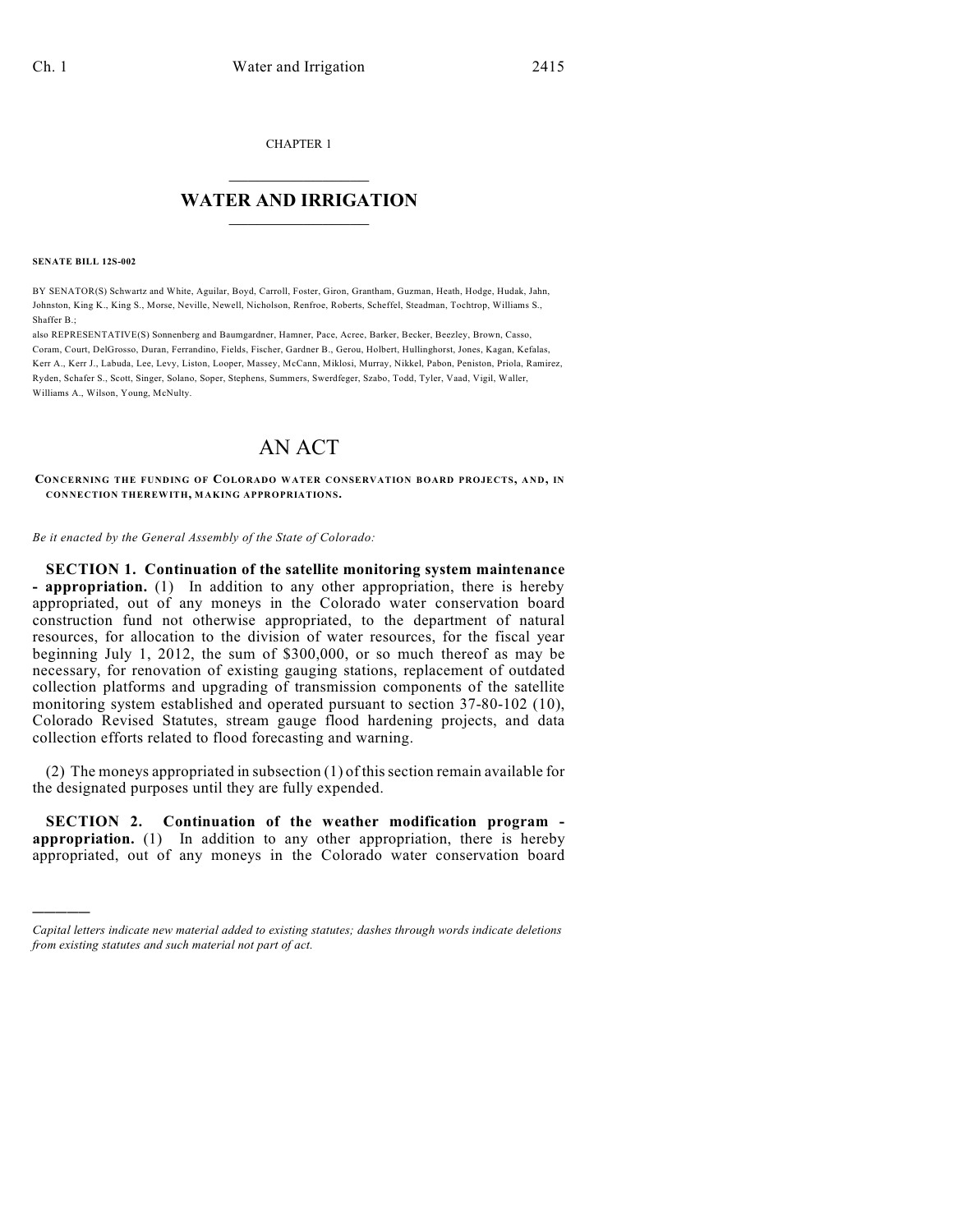2416 Water and Irrigation Ch. 1

construction fund not otherwise appropriated, to the department of natural resources, for allocation to the Colorado water conservation board, for the fiscal year beginning July 1, 2012, the sum of \$175,000, or so much thereof as may be necessary, for the board to continue to assist water conservation districts, water conservancy districts, and other water providers, and their fiscal agents, with the development of cloud seeding programs that provide benefits to recreation, streams, and reservoirs through snow pack enhancement.

(2) The moneys appropriated in subsection (1) of thissection remain available for the designated purposes until they are fully expended.

**SECTION 3. Continuation of the Colorado floodplain map modernization program - appropriation.** (1) In addition to any other appropriation, there is hereby appropriated, out of any moneys in the Colorado water conservation board construction fund not otherwise appropriated, to the department of natural resources, for allocation to the Colorado water conservation board, for the fiscal year beginning July 1, 2012, the sum of \$500,000, or so much thereof as may be necessary in order to restore the unencumbered balance in the fund to \$500,000, for the board to continue to assist with the preparation of revised and improved floodplain studies and maps for communities throughout Colorado and to participate in federally sponsored floodplain map modernization activities.

(2) The moneys appropriated in subsection  $(1)$  of this section remain available for the designated purposes until completion of the project.

**SECTION 4. Continuation of the watershed restoration program appropriation.** (1) In addition to any other appropriation, there is hereby appropriated, out of any moneys in the Colorado water conservation board construction fund not otherwise appropriated, to the department of natural resources, for allocation to the Colorado water conservation board, for the fiscal year beginning July 1, 2012, the sum of \$500,000, or so much thereof as may be necessary, for the board to continue to provide planning and engineering studies, including implementation measures, to address technical needs for watershed restoration and flood mitigation projects throughout the state.

(2) The moneys appropriated in subsection (1) of thissection remain available for the designated purposes until they are fully expended.

**SECTION 5. Repurposing of the flood response program and restoration of the flood response fund balance.** The state treasurer shall transfer a total of \$300,000, or so much thereof as may be necessary, from the unreserved cash in the Colorado water conservation board construction fund to the flood and drought response fund created in section 37-60-123.2, Colorado Revised Statutes, in order to restore the unencumbered balance in the flood and drought response fund to \$300,000.

**SECTION 6.** In Colorado Revised Statutes, **amend** 37-60-123.2 as follows:

**37-60-123.2. Flood and drought response fund - created.** There is hereby created in the state treasury the flood AND DROUGHT response fund, referred to in this section as the "response fund". The state treasurer is hereby authorized and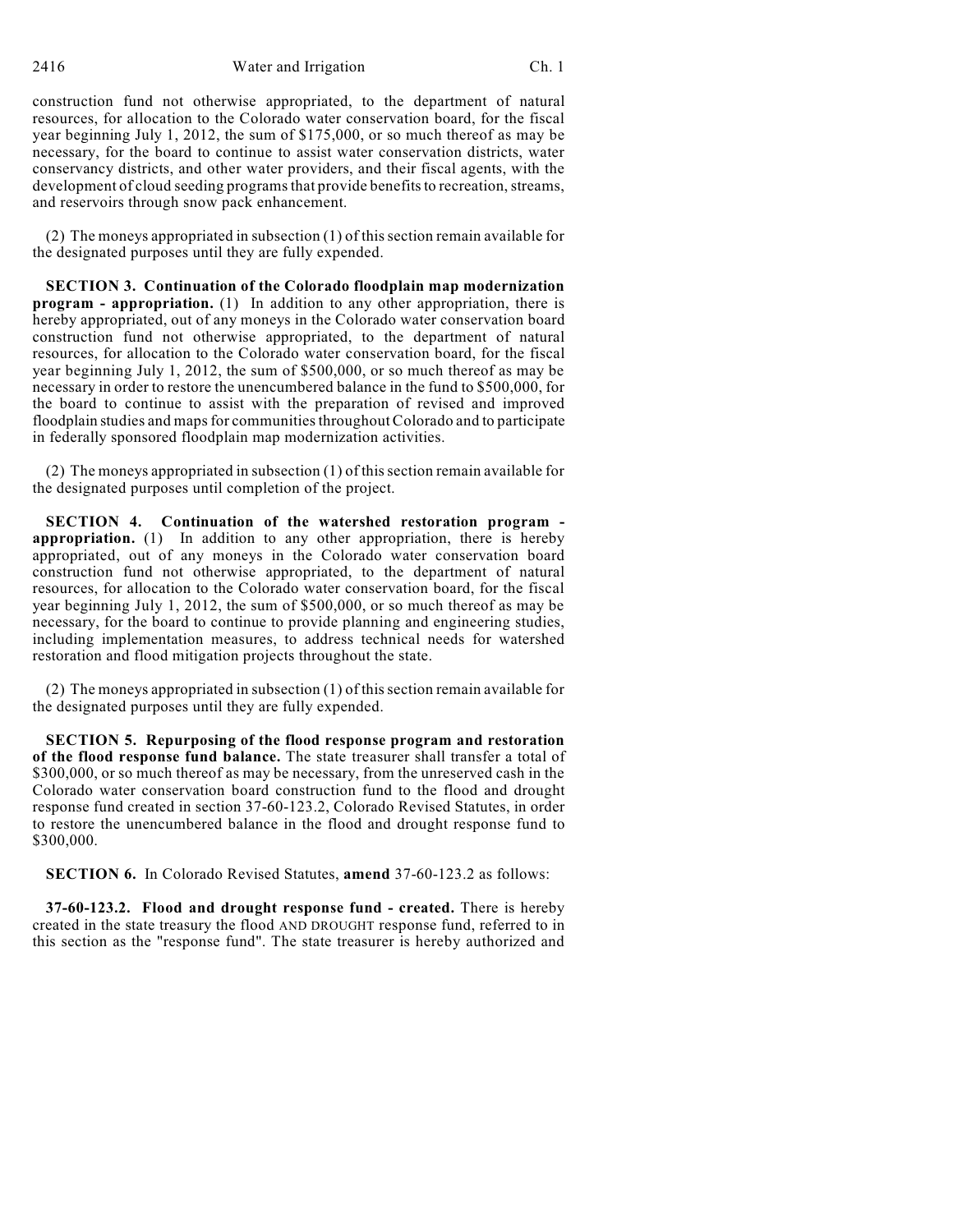directed to transfer three hundred thousand dollars from the Colorado water conservation board construction fund to the response fund. The board is authorized to provide funding for flood AND DROUGHT preparedness and for response and recovery activities following flood OR DROUGHT events and disasters. The moneys in the response fund are hereby continuously appropriated to the board for flood AND DROUGHT response purposes, including but not limited to, the immediate availability of funds for aerial photography of flooded areas, flood AND DROUGHT documentation and identification of specific hazards, evaluations and revisions of floodplain designations AND DROUGHT-PRONE AREAS, flood AND DROUGHT forecasting and preparation, and development of disaster and recovery mitigation plans. All THE STATE TREASURER SHALL CREDIT ALL interest derived from the investment of moneys in the response fund shall be credited to the Colorado water conservation board construction fund. Any balance remaining in the response fund at the end of any fiscal year shall remain REMAINS in the fund.

**SECTION 7. Phreatophyte control cost-sharing program - appropriation.** (1) In addition to any other appropriation, there is hereby appropriated, out of any moneys in the Colorado water conservation board construction fund not otherwise appropriated, to the department of natural resources, for allocation to the Colorado water conservation board, for the fiscal year beginning July 1, 2012, the sum of \$1,000,000, or so much thereof as may be necessary, for the board to continue financing phreatophyte control cost-sharing grants through any of the board's existing programs.

(2) The moneys appropriated in subsection (1) of thissection remain available for the designated purposes until they are fully expended.

**SECTION 8. Continuation of the Colorado river water availability study appropriation.** (1) In addition to any other appropriation, there is hereby appropriated, out of any moneys in the Colorado water conservation board construction fund not otherwise appropriated, to the department of natural resources, for allocation to the Colorado water conservation board, for the fiscal year beginning July 1, 2012, the sum of \$2,000,000, or so much thereof as may be necessary, for the board to continue model development, formulate and evaluate water demand alternatives, and perform a risk management analysis on various Colorado river issues, as another component of the Colorado river water availability study, authorized in Section 15 of Senate Bill 07-122, enacted in 2007. The board shall continue to work in consultation with, and with the active involvement of, the basin roundtables and shall continue to consider current and potential future in-basin consumptive and nonconsumptive needs.

(2) The moneys appropriated in subsection (1) of thissection remain available for the designated purposes until completion of the project.

**SECTION 9. South Platte groundwater level data collection and analysis appropriation.** (1) In addition to any other appropriation, there is hereby appropriated, out of any moneys in the Colorado water conservation board construction fund not otherwise appropriated, to the department of natural resources, for allocation to the Colorado water conservation board, for the fiscal year beginning July 1, 2012, the sum of \$500,000, or so much thereof as may be necessary, for the board to collect and analyze groundwater data along the South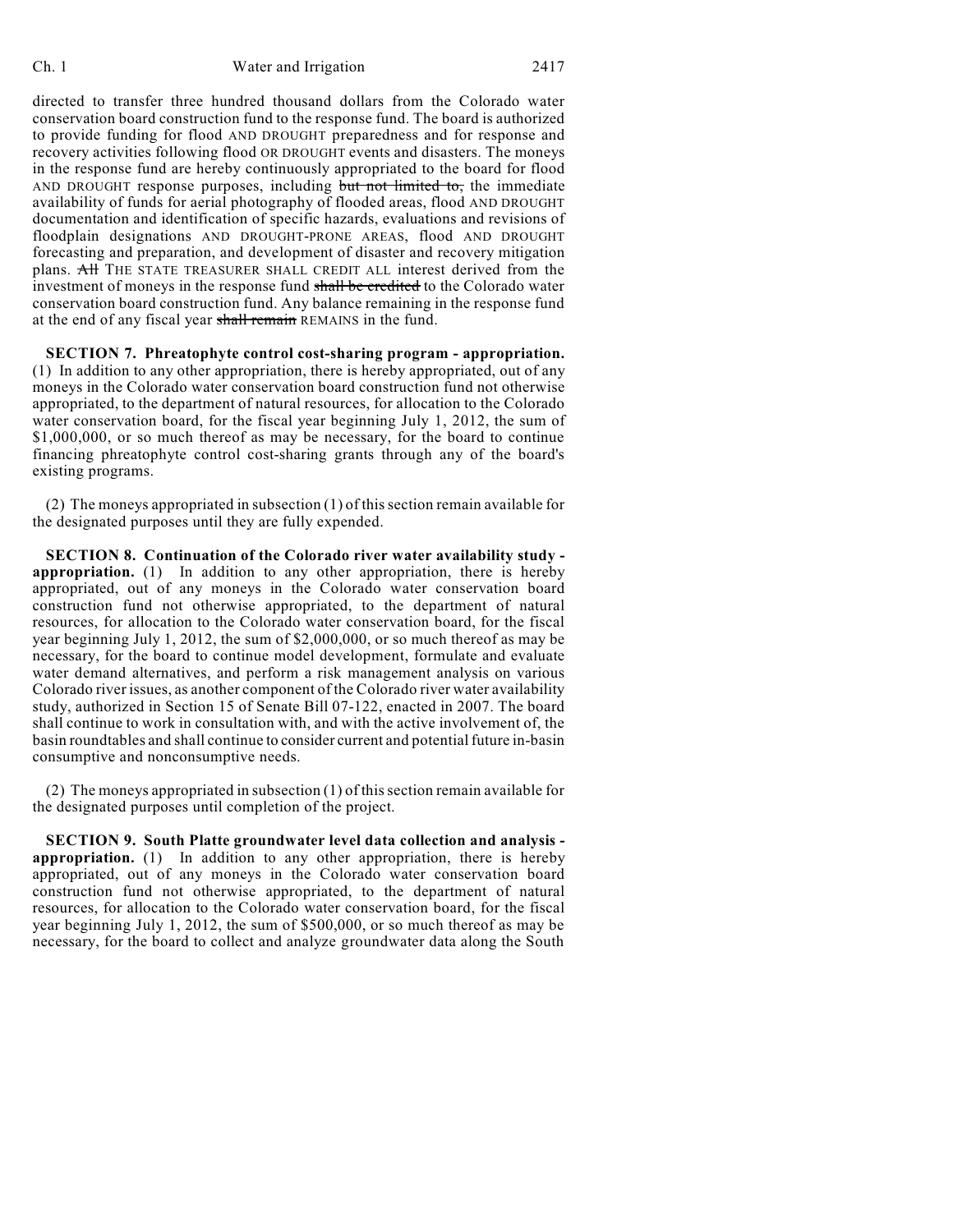Platte river, to update the South Platte decision support system model and make model enhancements, to install instrumentation and monitoring devices, and to construct test projects to evaluate cause and possible remediation to high groundwater levels in the South Platte river basin.

(2) The moneys appropriated in subsection (1) of this section remain available for the designated purposes until completion of the project.

**SECTION 10. Continuation of the alternative agriculture water transfer sustainability grant program - appropriation.** (1) In addition to any other appropriation, there is hereby appropriated, out of any moneys in the Colorado water conservation board construction fund not otherwise appropriated, to the department of natural resources, for allocation to the Colorado water conservation board, for the fiscal year beginning July 1, 2012, the sum of \$1,000,000, or so much thereof as may be necessary, for the board to continue to develop and implement a statewide competitive grant program to advance various agricultural transfer methods as alternatives to permanent agricultural dry-up, including interruptible water supply agreements, long-term agricultural land fallowing, water banks, reduced consumptive use through efficiency or cropping while maintaining historic return flows, and purchase by end users with leasebacks under defined conditions. Projects and programs in all drainage basins are eligible for funding.

(2) The moneys appropriated in subsection  $(1)$  of this section remain available for the designated purposes until they are fully expended.

**SECTION 11. Rio Grande cooperative project - appropriation.** (1) In addition to any other appropriation, there is hereby appropriated, out of any moneys in the Colorado water conservation board construction fund not otherwise appropriated, to the department of natural resources, for allocation to the Colorado water conservation board, for the fiscal year beginning July 1, 2012, the sum of \$5,000,000, or so much thereof as may be necessary, for the board to participate in the planning, design, and rehabilitation of the Rio Grande reservoir.

(2) The moneys appropriated in subsection (1) of this section remain available for the designated purposes until completion of the project.

**SECTION 12. Chatfield reservoir reallocation project - appropriation.** (1) In addition to any other appropriation, there is hereby appropriated, out of any moneys in the Colorado water conservation board construction fund not otherwise appropriated, to the department of natural resources, for allocation to the Colorado water conservation board, for the fiscal year beginning July 1, 2012, the sum of \$5,000,000, or so much thereof as may be necessary, for the board to participate in the implementation of the Chatfield reservoir reallocation project, pursuant to section 37-60-120.1, Colorado Revised Statutes.

(2) The moneys appropriated in subsection (1) of this section remain available for the designated purposes until completion of the project.

**SECTION 13. Purchase of Colorado's allotment of Animas-La Plata project water - appropriation.** (1) In addition to any other appropriation, there is hereby appropriated, out of any moneys in the Colorado water conservation board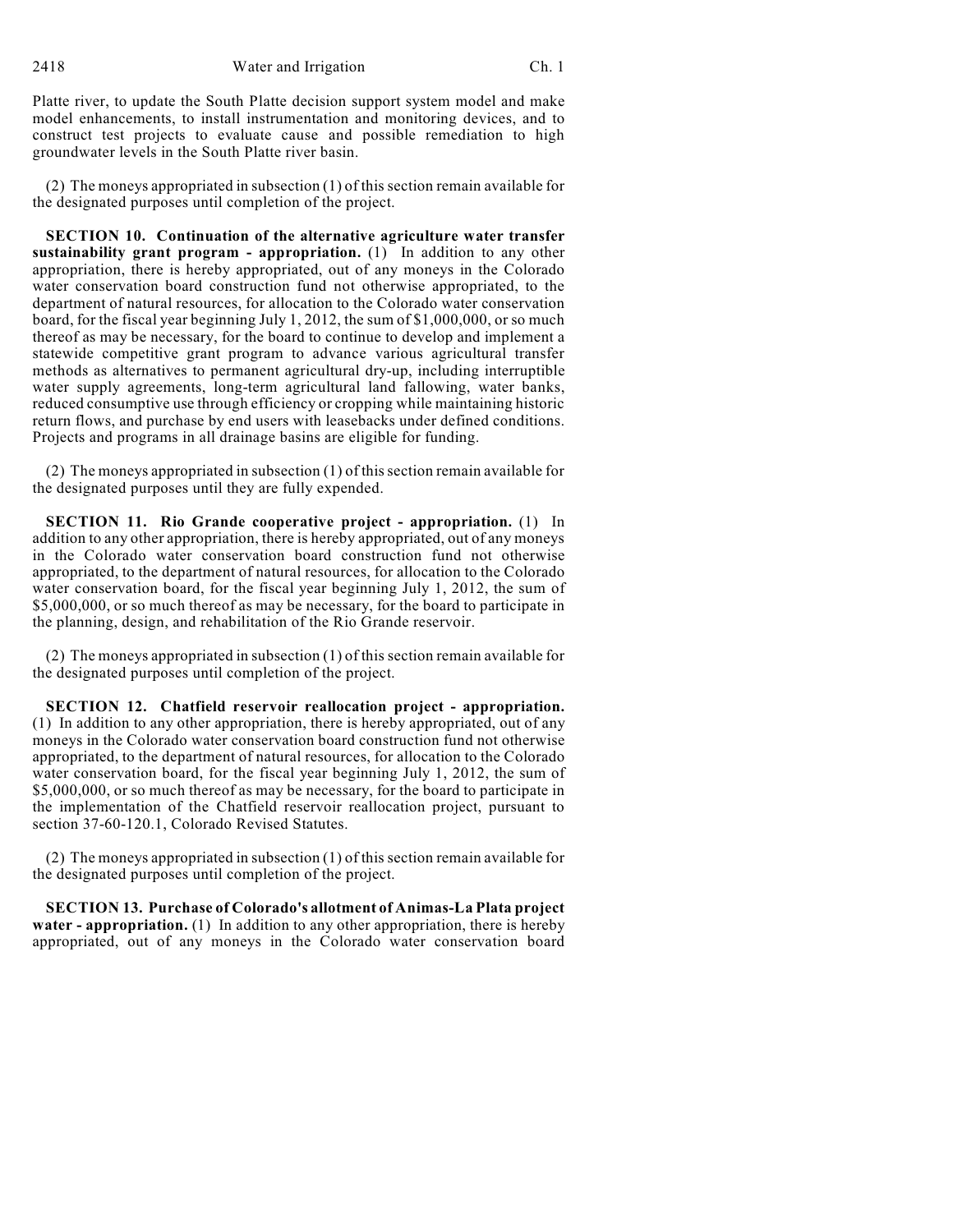## Ch. 1 Water and Irrigation 2419

construction fund not otherwise appropriated, to the department of natural resources, for allocation to the Colorado water conservation board, for the fiscal year beginning July 1, 2012, the sum of \$12,000,000, or so much thereof as may be necessary, for the purchase of all or a portion of Colorado's allotment of Animas-La Plata project water, pursuant to section 39-29-109 (2) (a) (VIII) (B), Colorado Revised Statutes.

(2) The moneys appropriated in subsection (1) of this section remain available for the designated purposes until they are fully expended or until July 30, 2015, whichever comes first.

**SECTION 14. Provision of legalsupport and funding for litigation involving the abandonment list - appropriation.** (1) In addition to any other appropriation, there is hereby appropriated, out of any moneys in the Colorado water conservation board construction fund not otherwise appropriated, to the department of natural resources, for allocation to the Colorado water conservation board, for the fiscal year beginning July 1, 2012, the sum of \$300,000, or so much thereof as may be necessary, for the board to provide legal support and funding for litigation of protests of individual water rights that the state engineer has placed on the abandonment list.

(2) The moneys appropriated in subsection  $(1)$  of this section remain available for the designated purposes until they are fully expended.

**SECTION 15. Management of the national hydrography dataset in Colorado - appropriation.** (1) In addition to any other appropriation, there is hereby appropriated, out of any moneys in the Colorado water conservation board construction fund not otherwise appropriated, to the personal services line item of the Colorado division of water resources, for the fiscal year beginning July 1, 2012, the sum of \$75,857, or so much thereof as may be necessary, for the division of water resources to continue management of the national hydrography dataset in Colorado and to provide geographic information system analysis support related to consumptive use analysis, water rights, dam break inundation, and interstate compacts.

(2) The moneys appropriated in subsection (1) of thissection remain available for the designated purposes until June 30, 2013. All funds not expended by June 30, 2013, remain part of the Colorado water conservation board construction fund.

**SECTION 16.** In Colorado Revised Statutes, 37-60-121, **add** (4) (d) as follows:

**37-60-121. Colorado water conservation board construction fund - creation of - nature of fund - funds for investigations - contributions - use for augmenting the general fund - funds created - repeal.** (4) (d) (I) NOTWITHSTANDING ANY PROVISION OF THIS SECTION TO THE CONTRARY, THE BOARD MAY EXPEND UP TO SEVENTY-FIVE THOUSAND EIGHT HUNDRED FIFTY-SEVEN DOLLARS FOR THE PERSONAL SERVICE EXPENSES OF THE DIVISION OF WATER RESOURCES IN MANAGING THE NATIONAL HYDROGRAPHY DATASET AND PROVIDING GEOGRAPHIC INFORMATION SYSTEM ANALYSIS SUPPORT FOR ACTIVITIES OF THE DIVISION OF WATER RESOURCES.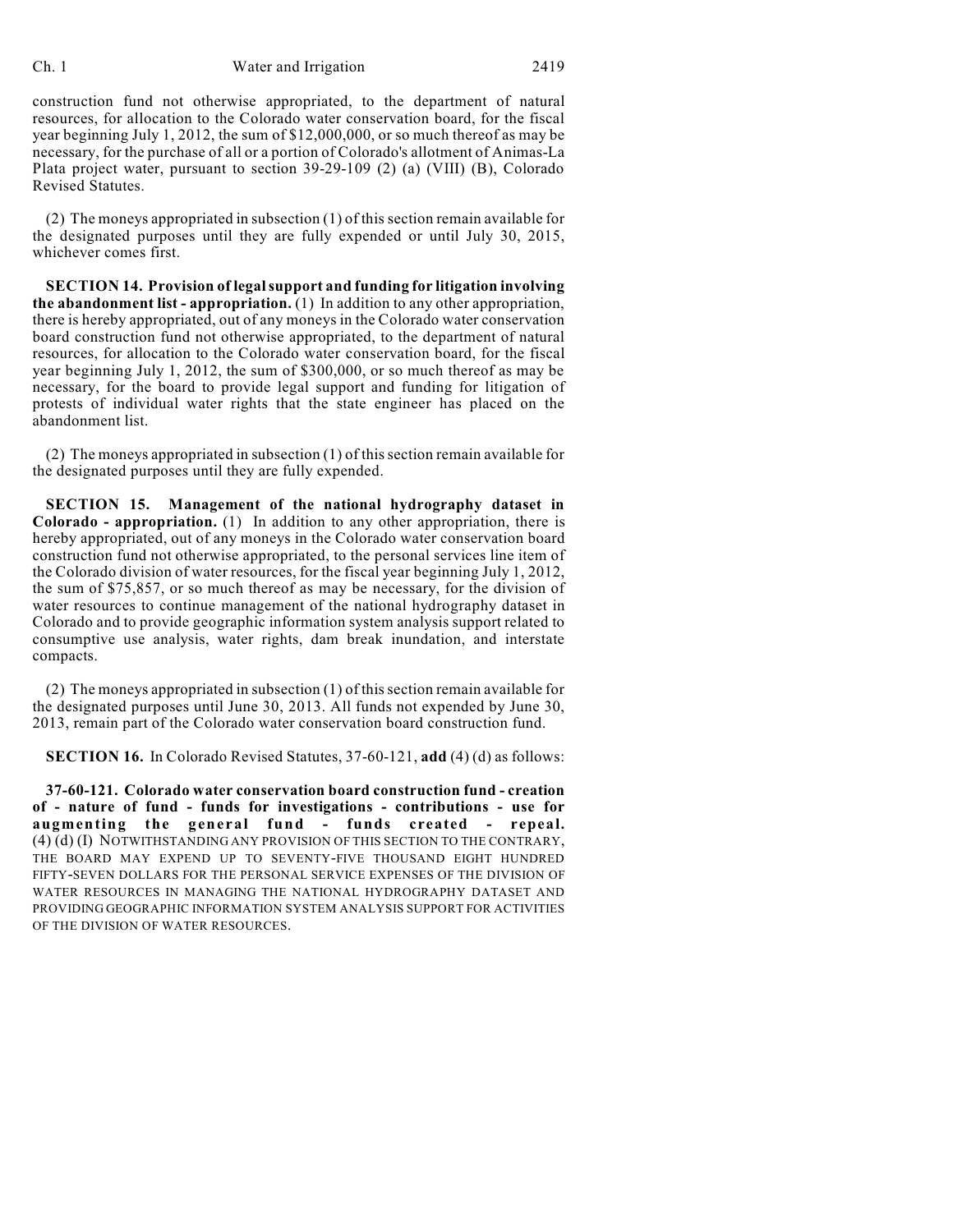2420 Water and Irrigation Ch. 1

(II) THIS PARAGRAPH (d) IS REPEALED, EFFECTIVE JUNE 30, 2013.

**SECTION 17.** In Colorado Revised Statutes, 37-75-105, **amend** (4) as follows:

**37-75-105. Interbasin compact committee - report.** (4) Commencing in 2006, the committee shall submit an annual report to the house of representatives committee on agriculture, livestock, and natural resources and the senate committee on agriculture, natural resources, and energy, or their successor committees, by October 31 concerning the status of compact negotiations and, in consultation with the Colorado water conservation board created in section 37-60-102, how moneys from the water supply reserve account FUND created in section 39-29-109 (2) (c), C.R.S., were allocated during the previous twelve months for water activities approved by basin roundtables.

**SECTION 18.** In Colorado Revised Statutes, 37-80-102, **amend** (1) introductory portion; and **add** (1) (l) as follows:

**37-80-102. General duties of state engineer - supervision and utilization of employees - satellite monitoring system.** (1) The state engineer shall be IS the executive officer in charge of supervising the work of all division engineers and may direct them as to their supervision of all THEIR employees. of the state responsible to them. He THE STATE ENGINEER has executive responsibility and authority with respect to:

(l) RECEIVING AND EXPENDING GRANTS AND DISTRIBUTIONS OF MONEY, PROPERTY, AND EQUIPMENT FROM THE COLORADO WATER CONSERVATION BOARD FOR USE IN MAKING INVESTIGATIONS, CONTRACTING PROJECTS, OR OTHERWISE CARRYING OUT THE PURPOSES OF THIS ARTICLE. THE GRANTS AND DISTRIBUTIONS FROM THE COLORADO WATER CONSERVATION BOARD ARE CONTINUOUSLY APPROPRIATED TO THE STATE ENGINEER FOR THE PURPOSES SET FORTH IN THIS SECTION.

**SECTION 19.** In Colorado Revised Statutes, 39-29-109, **amend** (2) introductory portion, (2) (a) (VIII) (A), and (2) (c); and **add** (2) (a) (X) and (2) (a) (XI) as follows:

**39-29-109. Severance tax trust fund - created - administration - distribution of moneys - repeal.** (2) State severance tax receipts shall be credited to the severance tax trust fund as provided in section 39-29-108. Except as otherwise set forth in section 39-29-109.5, all income derived from the deposit and investment of the moneys in the fund shall be credited to the fund. At the end of any fiscal year, all unexpended and unencumbered moneys in the fund shall remain therein and shall not be credited or transferred to the general fund or any other fund. All moneys in the fund shall be ARE subject to appropriation by the general assembly for the following purposes:

(a) **The perpetual base account.** (VIII) (A) Notwithstanding any provision of this paragraph (a) to the contrary, the state treasurer shall transfer to the Colorado water conservation board construction fund, for use by the Colorado water conservation board, also referred to in this subparagraph (VIII) as the "board", thirty-six million dollars for the purchase of all or a portion of Colorado's allotment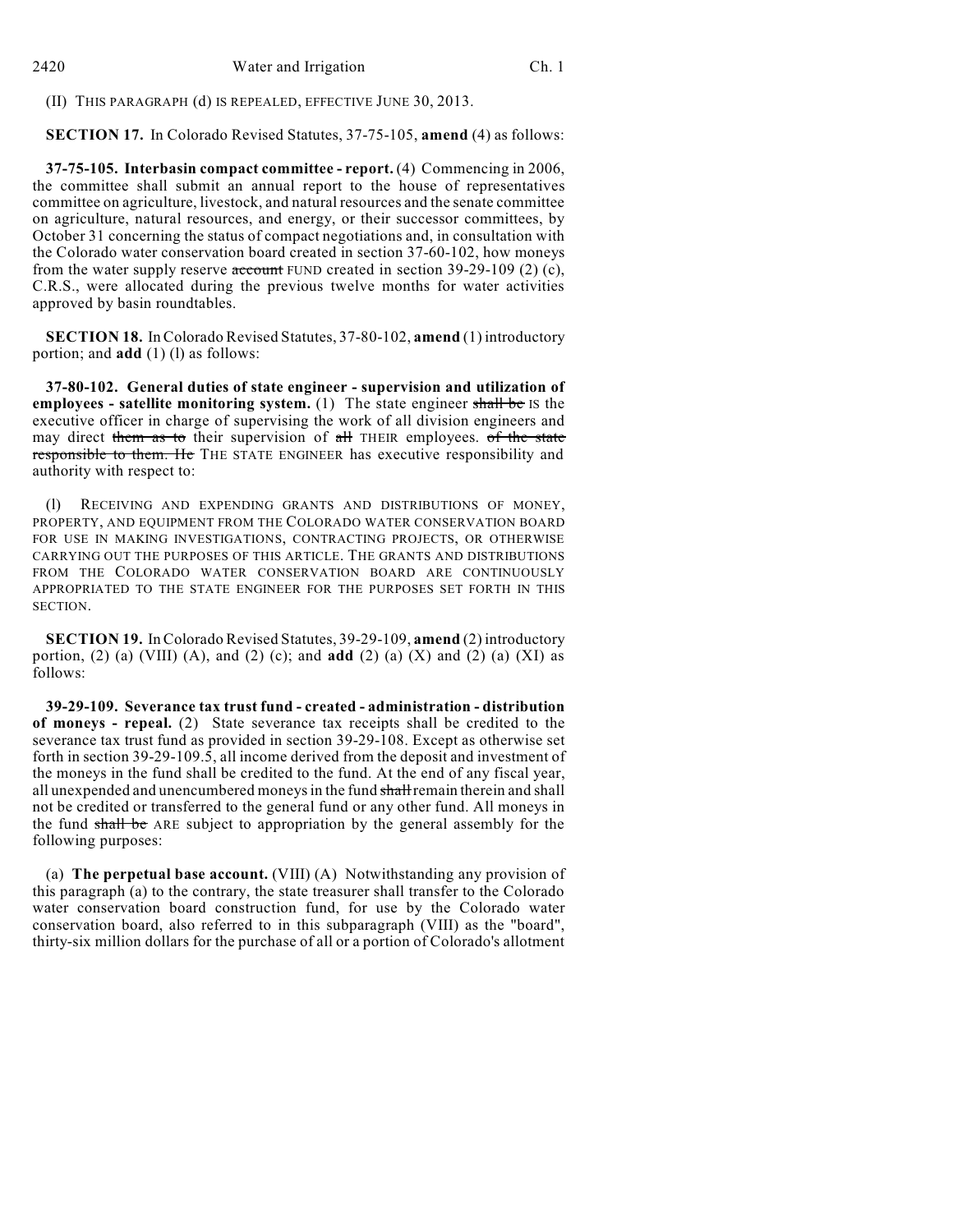of Animas-La Plata project water. The state treasurer shall make the transfer mandated by this sub-subparagraph  $(A)$  in three consecutive annual installments of twelve million dollars on June 30 of each year, commencing June 30, 2011, JUNE 30, 2012, AND JULY 1, 2012.

(X) (A) NOTWITHSTANDING ANY PROVISION OF THIS PARAGRAPH (a) TO THE CONTRARY, THE STATE TREASURER SHALL TRANSFER TO THE COLORADO WATER CONSERVATION BOARD CONSTRUCTION FUND, FOR USE BY THE COLORADO WATER CONSERVATION BOARD, ALSO REFERRED TO IN THIS SUBPARAGRAPH (X) AS THE "BOARD", THIRTY MILLION DOLLARS FOR THE PLANNING, DESIGN, AND CONSTRUCTION OF THE RIO GRANDE COOPERATIVE PROJECT. OF THIS AMOUNT, THE BOARD SHALL ALLOCATE UP TO TEN MILLION DOLLARS FOR IMPROVEMENTS ASSOCIATED WITH THE BEAVER PARK RESERVOIR, OWNED AND OPERATED BY THE DIVISION OF PARKS AND WILDLIFE, AND UP TO TWENTY MILLION DOLLARS FOR IMPROVEMENTS TO THE RIO GRANDE RESERVOIR, OWNED AND OPERATED BY THE SAN LUIS VALLEY IRRIGATION DISTRICT. THE STATE TREASURER SHALL TRANSFER THE MONEYS IN TWO CONSECUTIVE ANNUAL INSTALLMENTS OF FIFTEEN MILLION DOLLARS ON JULY 1, 2012, AND JULY 1, 2013.

(B) PURSUANT TO SECTION 37-60-122 (1) (b), C.R.S., THE BOARD MAY LOAN MONEYS IN AN AMOUNT UP TO TEN MILLION DOLLARS TO THE DIVISION OF PARKS AND WILDLIFE AND UP TO FIFTEEN MILLION DOLLARS TO THE SAN LUIS VALLEY IRRIGATION DISTRICT.

(C) PURSUANT TO SECTION 37-60-121 (1) (b) (IV), C.R.S., THE BOARD MAY DETERMINE THE AMOUNT OF LOAN, OR LOAN-TO-GRANT RATIO, FOR THE SECOND FIFTEEN-MILLION-DOLLAR INSTALLMENT, AS SET FORTH IN SUB-SUBPARAGRAPH (A) OF THIS SUBPARAGRAPH (X), COMMENCING ON JULY 1, 2013.

(D) ALL INTEREST EARNED FROM THE INVESTMENT OF MONEYS IN THE FUND SHALL BE CREDITED TO, AND MADE A PART OF, THE COLORADO WATER CONSERVATION BOARD CONSTRUCTION FUND. ALL FUNDS NOT EXPENDED REMAIN AND ARE PART OF THE COLORADO WATER CONSERVATION BOARD CONSTRUCTION FUND.

(XI) (A) NOTWITHSTANDING ANY PROVISION OF THIS PARAGRAPH (a) TO THE CONTRARY, THE STATE TREASURER SHALL TRANSFER TO THE COLORADO WATER CONSERVATION BOARD CONSTRUCTION FUND, FOR USE BY THE COLORADO WATER CONSERVATION BOARD, ALSO REFERRED TO IN THIS SUBPARAGRAPH (XI) AS THE "BOARD", THIRTEEN MILLION DOLLARS FOR THE IMPLEMENTATION OF THE CHATFIELD RESERVOIR REALLOCATION PROJECT, PURSUANT TO SECTION 37-60-120.1, C.R.S. THE STATE TREASURER SHALL TRANSFER THE MONEYS IN TWO CONSECUTIVE INSTALLMENTS OF FIVE MILLION DOLLARS ON JANUARY 1, 2013, AND EIGHT MILLION DOLLARS ON JULY 1, 2014.

(B) THIS SUBPARAGRAPH (XI) IS REPEALED, EFFECTIVE JULY 1, 2015.

(c) **The water supply reserve fund.** (I) There is hereby created IN THE OFFICE OF THE STATE TREASURER the water supply reserve account FUND, also referred to in this paragraph (c) as the "account" "FUND", which shall be administered by the state treasurer. Moneys shall be transferred by COLORADO WATER CONSERVATION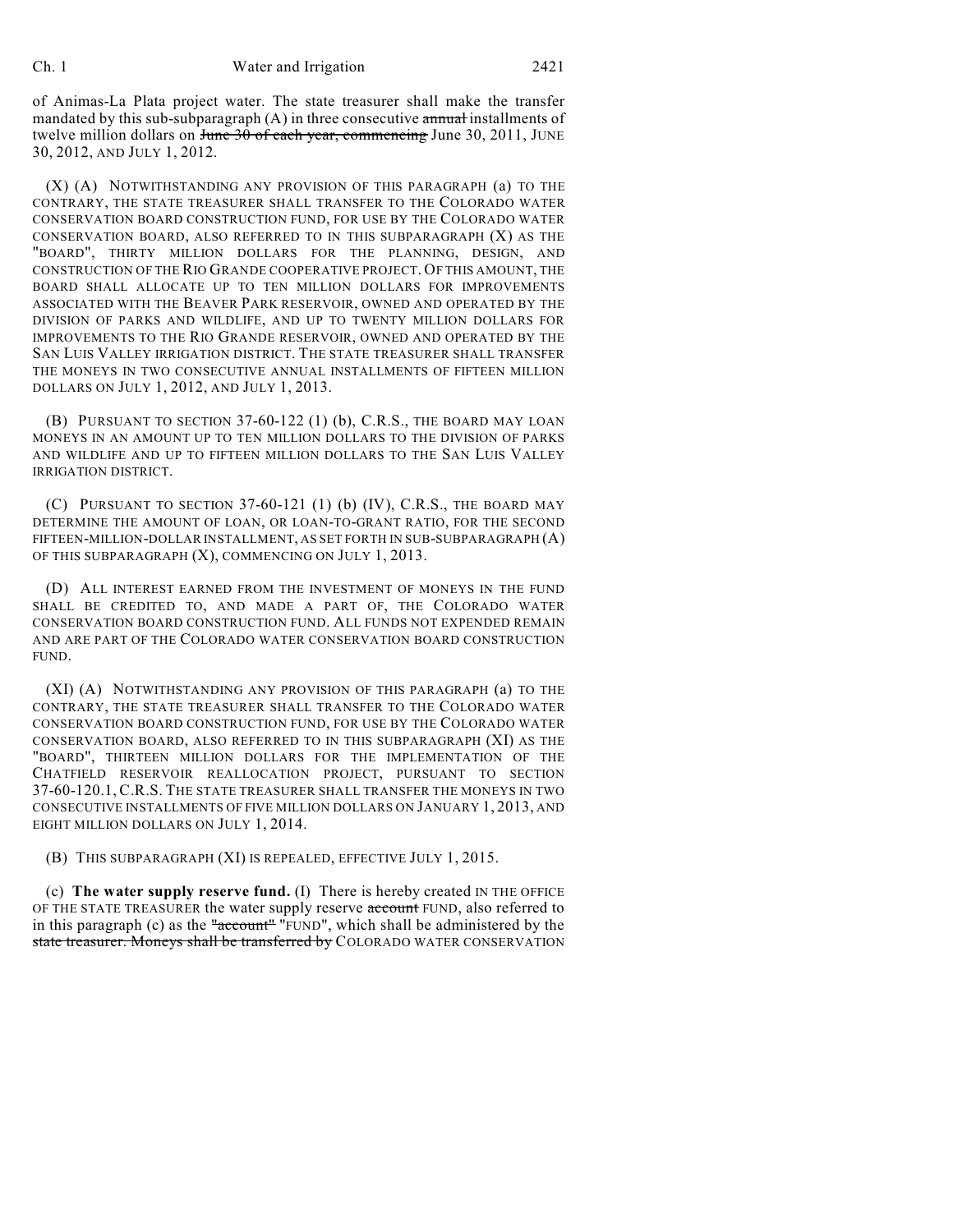2422 Water and Irrigation Ch. 1

BOARD. The STATE treasurer SHALL TRANSFER MONEYS to the account FUND from the operational account of the severance tax trust fund as specified in section  $39-29-109.3$  (2) (a). The moneys in the  $\alpha$  account FUND are hereby continuously appropriated, for purposes authorized by this paragraph (c), to the Colorado water conservation board, also referred to in this paragraph (c) as the "board". All interest derived from the investment of moneys in the account FUND shall be credited to the STATEWIDE account OF THE FUND, WHICH ACCOUNT IS HEREBY CREATED. Repayments of both the principal and interest on loans from the account FUND shall be credited to the account FUND. Any balance remaining in the account FUND at the end of any fiscal year shall remain in the account FUND. The board shall allocate moneys by grant or loan from the account FUND only for water activities approved by a roundtable pursuant to article 75 of title 37, C.R.S. The approving roundtable shall be IS the roundtable for the basin in which a proposed water diversion or nonstructural activity would occur. If the applicant is a covered entity, as defined in section 37-60-126, C.R.S., the board shall allocate moneys by grant or loan from the account FUND only if the applicant has adopted a water conservation plan, as defined in section 37-60-126, C.R.S. The board, in consultation with the interbasin compact committee created in section 37-75-105, C.R.S., shall jointly establish criteria and guidelines for allocating moneys from the account. The FUND, INCLUDING criteria shall THAT ensure that the allocations will assist in meeting water supply needs identified under section 37-75-104 (2) (c), C.R.S., in a manner consistent with section 37-75-102, C.R.S., and shall facilitate both structural and nonstructural projects or methods. Eligible water activities include but are not limited to, the following:

(A) Competitive grants for environmental compliance and feasibility studies;

(B) Technical assistance regarding permitting, feasibility studies, and environmental compliance;

(C) Studies or analyses of structural, nonstructural, consumptive, and nonconsumptive water needs, projects, or activities; and

(D) Structural and nonstructural water projects or activities.

(II) On or before October 31 of each year, commencing with the year 2010, the board shall consult with the interbasin compact committee to produce the annual report required by section 37-75-105 (4), C.R.S., regarding how moneys in the account FUND were allocated in the previous twelve-month period.

**SECTION 20.** In Colorado Revised Statutes, 39-29-109.3, **amend** (2) (a) (I) introductory portion as follows:

**39-29-109.3. Operational account of the severance tax trust fund - repeal.** (2) Subject to the requirements of subsections (3) and (4) of this section, if the general assembly chooses not to spend up to one hundred percent of the moneys in the operational account as specified in subsection (1) of this section, the state treasurer shall transfer the following:

(a) (I) To the water supply reserve  $\frac{1}{x}$  FUND created in section 39-29-109 (2) (c), the following amounts: